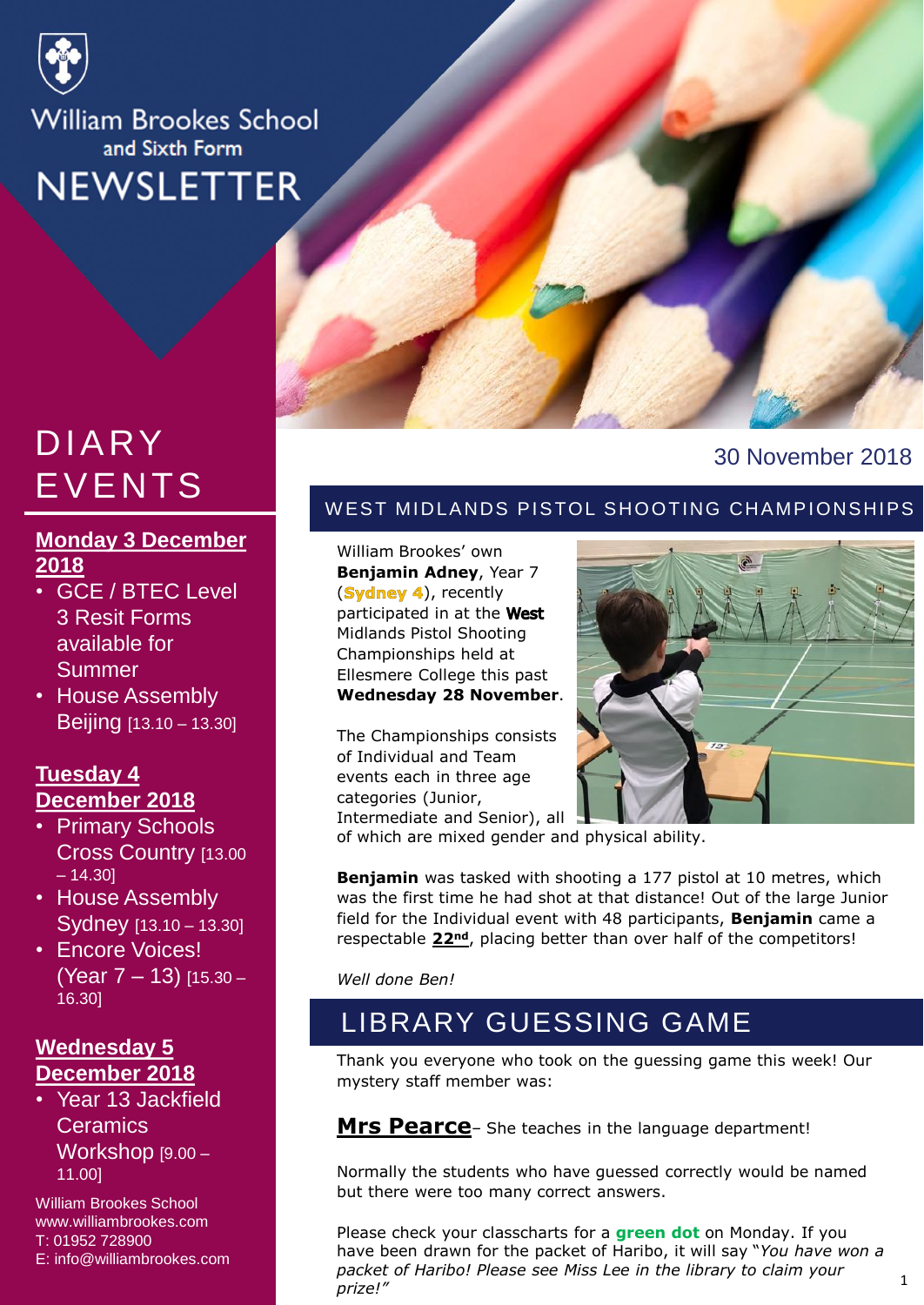

## **William Brookes School** and Sixth Form **NEWSLETTER**

## EVENTS DIARY

## **Wednesday 5 December 2018**

- Athens [13.10 13.30] • House Assembly
- Year 9 Parental weblink [18.00 -20.00] Seminar Options

#### **Thursday 6 December 2018**

- Year  $7 9$  Event Manager Coach and Official Training  $[9.00 - 13.10]$
- Year 13 Jackfield **Ceramics** Workshop [9.00 – 11.00]
- LAMDA Speech and Drama Lessons [12.10 – 15.10]
- House Assembly London [13.10 – 13.30]

William Brookes School www.williambrookes.com T: 01952 728900 E: info@williambrookes.com

#### 30 November 2018

N

## SCIENCE REVISION EXPERIMENT

*Calling all Year 10 and 11 students!*

*Mrs Edge* wants to trial a new piece of software that will help with science revision. To do this she needs about 20 students from a combination of Year 10 and 11 who are prepared to stay after school next **Thursday 6 December** for about an hour.

All abilities welcome, ideally she needs a mix of foundation, higher, trilogy and separate science students. Please email *Mrs Edge* if you can take part!

## SUPPORT SESSIONS

#### **CHEMISTRY:**

There is chemistry help on offer every **Tuesday - Friday** except for Thursdays when there is a parents evening.

This is available to any student, any key stage. There is also lunch time help available by *prior arrangement with individual teachers*.

#### **RELIGIOUS STUDIES:**

Every **Tuesday after school** in *Room 104*, for both GCSE and A-Level students, there will be a support and revision session. You can be supported with completing homework, or we can help with revision.

#### **BIOLOGY:**

There will be a biology support group after school on **Tuesdays** and **Wednesdays** for KS4 & KS5 students needing help with homework, revision or any other information regarding the subject.

*Mrs Bennett* - **Tuesday 15.30 - 16.30** *Mr Brett* - **Wednesday 15.30 - 16.30**

#### **FRENCH:**

GSCE French support sessions will be after school on a **Tuesday** and **Thursday** and KS4 students wanting any extra help with their language learning.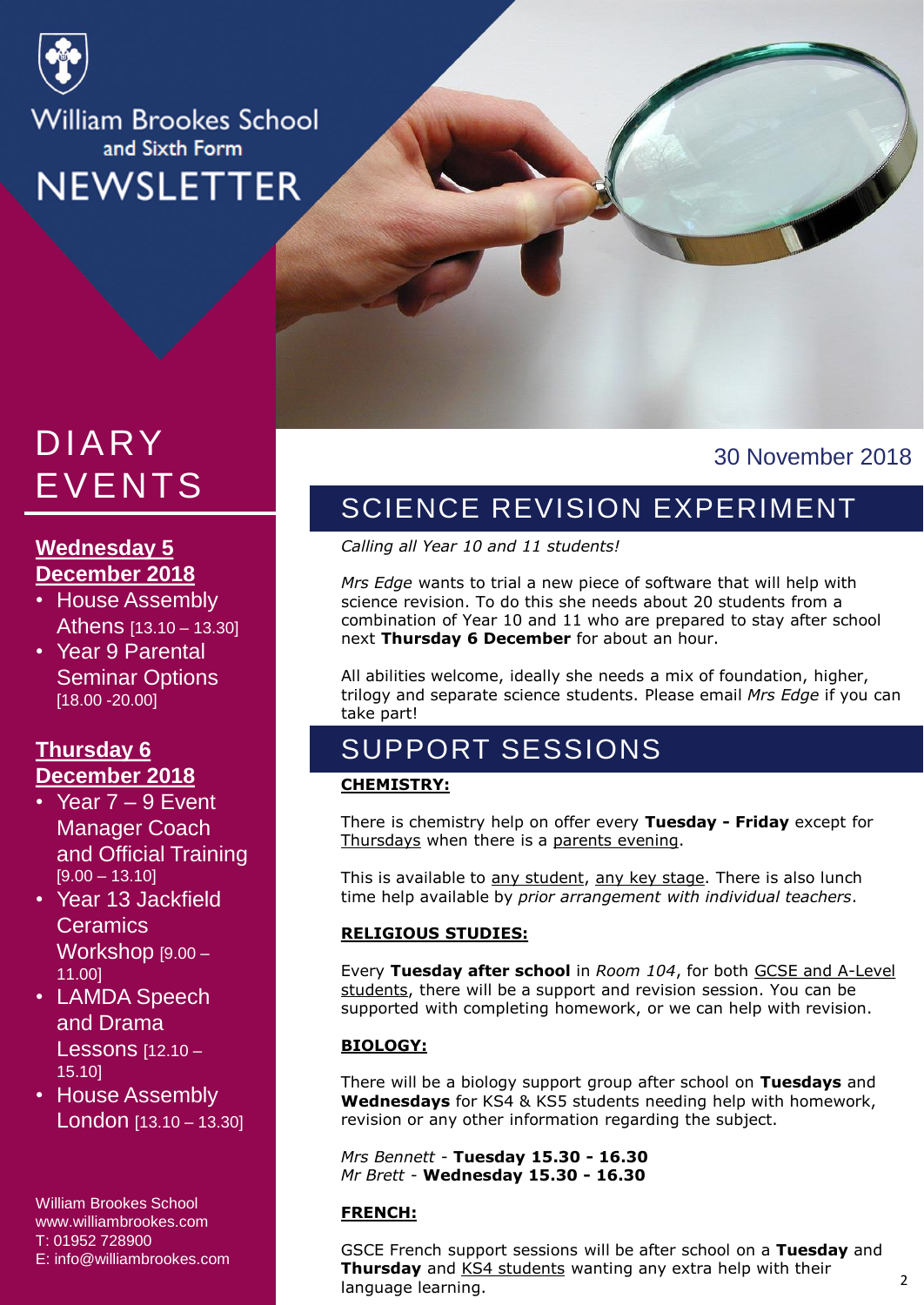

**William Brookes School** and Sixth Form **NEWSLETTER** 

## EVENTS DIARY

#### <u>Thursday 6</u> **December 2018**

**December 2018**<br>• ESSP Quicksticks HOCKEY<br>Tournomeent in m Date 16.00] **Hockey** Tournament [14.00 –

#### weblink **Friday 7 December 2018**

Year 10 Assembly: Teenage Cancer Trust [13.10 – 13.30]

## FACT OF THE WEEK

This year the 4<sup>th</sup> of December is **National Cookie Day**!



William Brookes School T: 01952 728900 www.williambrookes.com  $\mathsf{T:}\ 01952\ 728900$ E: info@williambrookes.com



#### 30 November 2018

## CAREERS WORKSHOP

The following pupils will be attending a careers workshop in Room 005 at 8.50 on **Monday 10 December** with *Ms Lawrence*.

**Lewis Britnall, Declan Quinn, Oscar Turner** and **Max Winnall** Thank you.

## SCHOOL MEAL MENU

The week commencing **Monday 3 December – Friday 7 December**, the school menu will be MENU 1.

### JUDO CLUB

Please come in on **Monday's** at the times below if you wish to attend:

Key Stage 3 – **15.10 – 15.50** Key Stage 4 – **15.50 – 16.30**

## DROP IT AND READ



Drop it & Read for Years 7 - 9 will be on **Tuesday 4 December Period 5** & **Thursday 6 December Period 1.**

If you forgot to bring a book please visit the library and pick one up to read!

## STUDENT RECEPTION

The following students are on Student Reception for the week commencing **Monday 3 December – Friday 7 December**:

**Monday –** Gracie James S6 & William Heaton Cooper S7 **Tuesday –** Olivia Kennedy S4 & Cameron Hussain S8 **Wednesday** – Esme Link S7 & Charlie Jenkins S2 **Thursday –** Robyn Mills S3 & Tristan Jones S5 **Friday -** Rhea Pemberton S5 & William Jones S6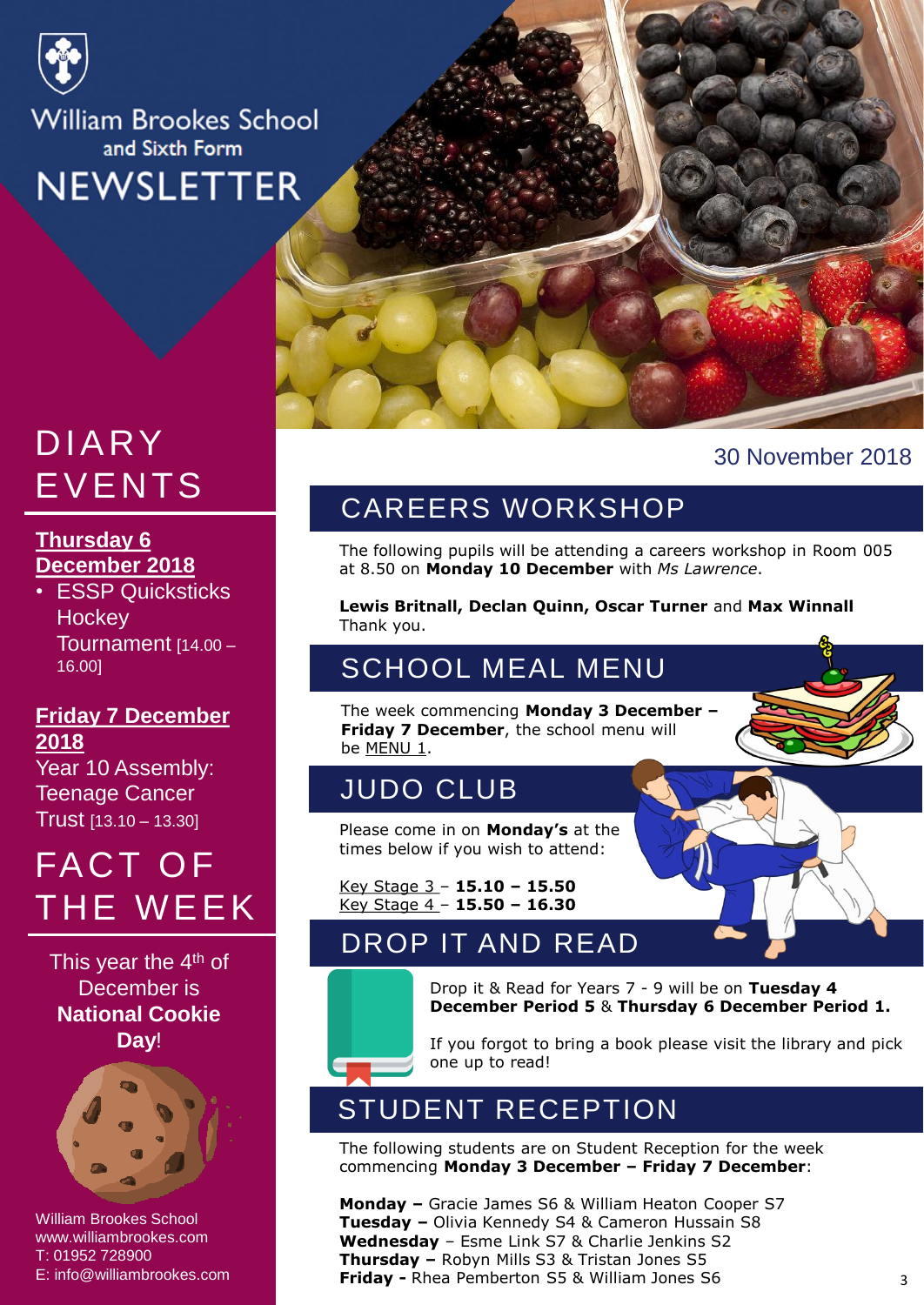

#### 30 November 2018

## CAREERS INTERVIEW

Careers interviews next week with *Mrs Lawrence* will be on **Monday 3 December**. Interviews will take place in the room adjacent to Ms Lacey's office.

| Period 1          | $8.50 - 9.30$<br>$9.30 - 9.50$    | <b>Benjamin Lovegrove</b><br><b>Owen Tench</b>    |
|-------------------|-----------------------------------|---------------------------------------------------|
| Period 2          | $9.50 - 10.20$<br>$10.25 - 10.50$ | <b>Charlotte Griffiths</b><br><b>Poppy Kaiser</b> |
| <b>Break</b>      | $10.50 - 11.10$                   |                                                   |
| Period 3          | $11.10 - 11.40$                   | <b>Jamie Wood</b>                                 |
| Period 4          | $12.40 - 13.10$                   | <b>Claudia Gunter</b>                             |
| Lunchtime & Tutor | $13.10 - 14.10$                   |                                                   |
| Period 5          | $14.10 - 14.40$                   | <b>Dylan Boydell</b>                              |

## MATHS PUZZLES FROM MS PRYDDEN!

Have a try with these maths puzzles and earn a **green dot**! Come to see *Ms Prydden* with your answers to earn your reward. There will be new maths puzzles every week!

Congratulations to **David Beddow** and **John Bernat i Denny**  who correctly worked out that the largest number was 48. The circle puzzle could be solved if you placed 6 in the middle and made each row sum to 18, there are other ways to solve it too!



This week's puzzles from: www.openlearn and UKMT

Insert the numbers 1 to 16 (once only) in the Magic Octagon so that the sum of the numbers in every line is 34.

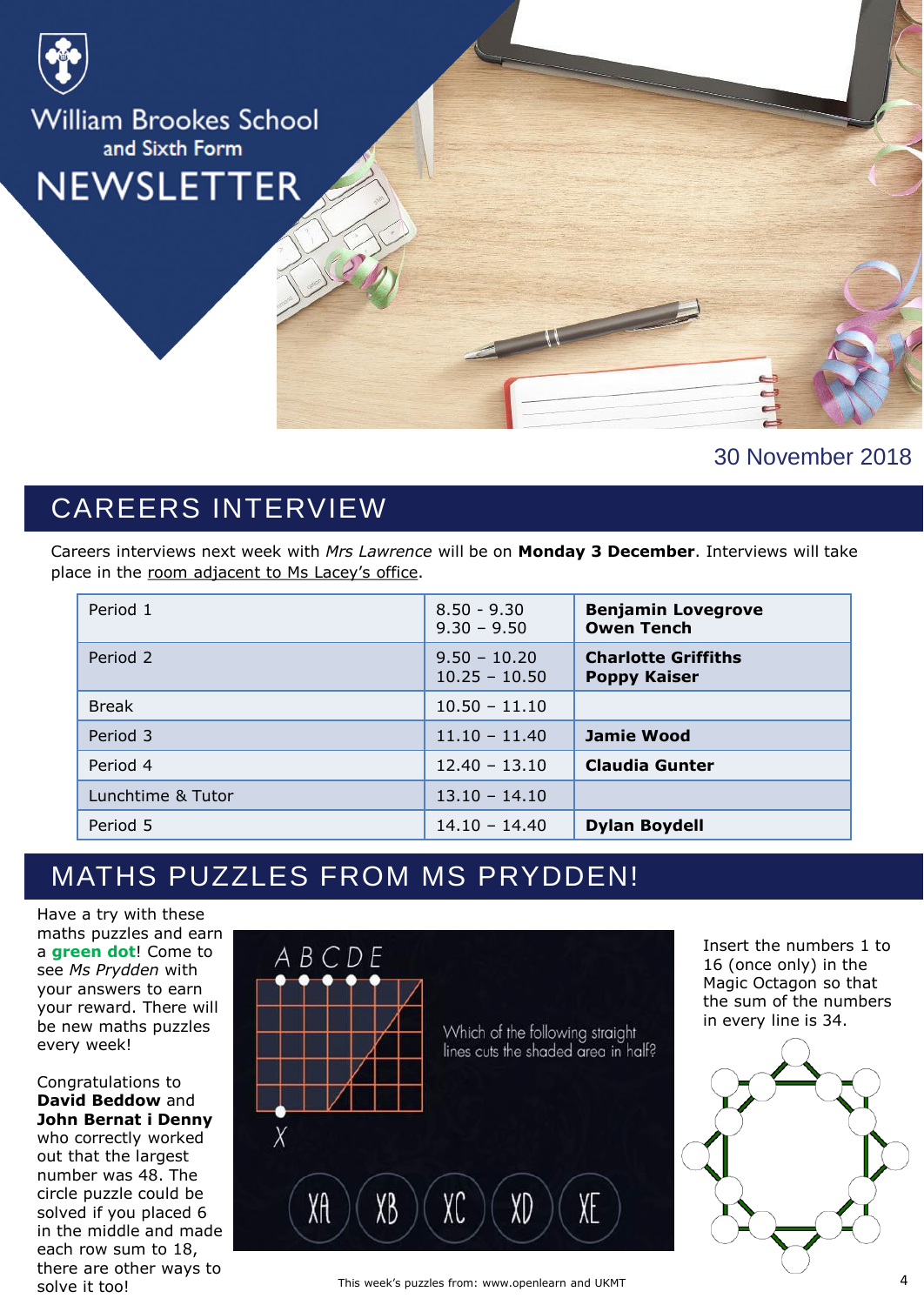## WILLIAM BROOKES SCHOOL PRESENTS

# **ENCORE!** CHRISTMAS EXTRAVAGANZA

Wednesday 12th December 2018 6:30PM

TICKETS £3 FROM THE EDGE BOX OFFICE FOR MORE INFORMATION VISIT WWW.EDGEARTSCENTRE.COM

STORY HEADER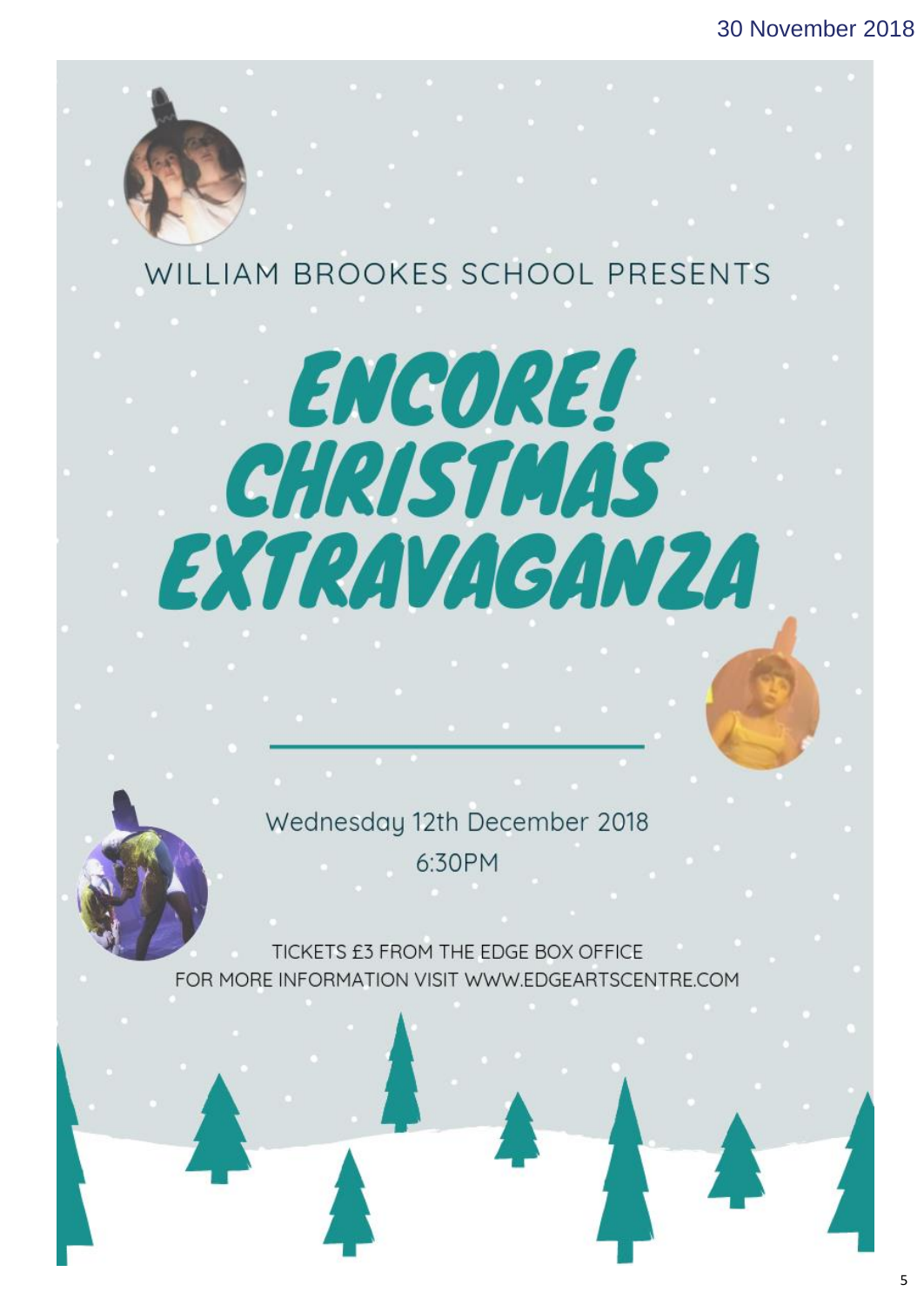

## **Instead of sending a Christmas** card to why not 'Buy a Bauble' and donate £2 to **The Shrewsbury Ark**

Baubles are available from Student Services. You will be invited to write a message on your mini bauble and hang it on our tree. All monies raised will go to the Shrewsbury Ark http://www.shrewsburyark.co.uk/ Thank you

**Student Services**